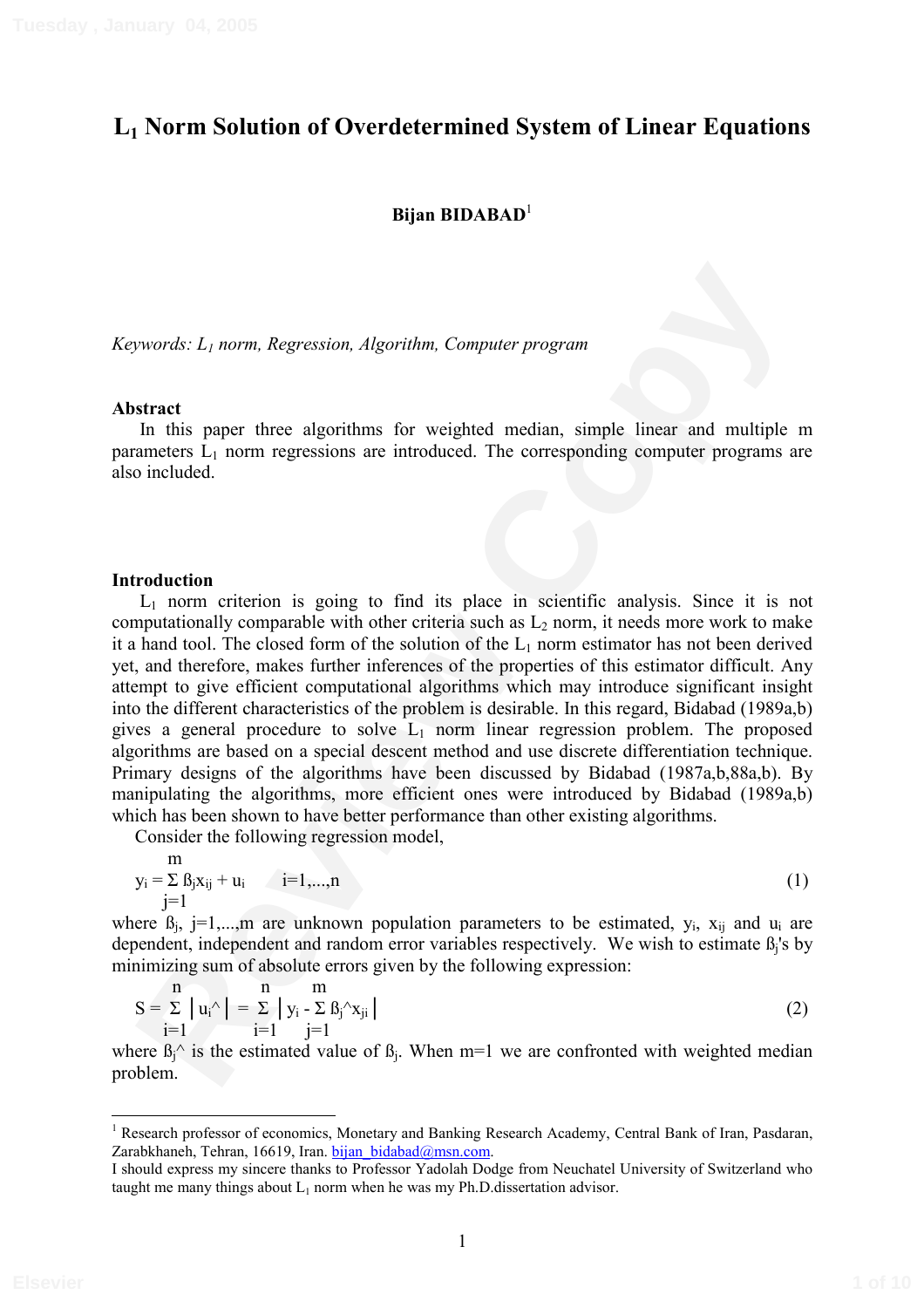### **Weighted median computation (restricted one parameter model)**

Let us now consider a simple restricted linear model in which m=1 namely,

 $y_i = \beta_1 x_{i1} + u_i$  (3)

For the model given by (3), the L1 norm objective function S to be minimized will be,

$$
S = \sum_{i=1}^{n} |y_i - B_1 x_{i1}| = \sum_{i=1}^{n} |x_{i1}| |y_i/x_{i1} - B|
$$
 (4)

Two series of computations are necessary to compute weighted median. One sorting algorithm is essential to sort the ratio array  $(y_i/x_{i1})$  and restoring the corresponding subscripts for second part of calculation to find the left and right weights ( $|x_{i1}|$ ) sequences.

Two series of computations are necessary to compute weighted median, One sorting<br>in The Two series of computer increasing the corresponding subscripts<br>is second part of calculation to find the left and right weights (1xia Efficient sorting algorithms exist for the first part of the computation. The algorithms 'quicksort' of Hoare (1961,62), 'quickersort' of Scowen (1965) and 'sort' of Singleton (1969) have desirable performances and efficiencies. For the second part of the computation there is no special purpose procedure, but Bloomfield and Steiger (1980) used the partial sorting of Chambers (1971) to give an efficient way to combine the two steps of sorting and finding the optimal observation. The superiority of this procedure is in sorting the smaller segments of the array rather than all its elements. With some modification, this procedure is used by Bidabad (1989a,b). The procedure can be stated as the following function.

#### **FUNCTION LWMED (n,ys,w,l)**

Step 0) Initialization.

Real:  $vs(n)$ ,  $w(n)$ .

Integer: l(n), hi.

Set: ii=0, shi=0, slo=0, sz=0, sp=0, sn=0.

Step 1) Compute left, middle and right sum of weights.

Do loop for i=1,n:  $w(i)$ =  $|w(i)|$ ; if ys(i)<0, then sn=sn+w(i), if ys(i)>0, then  $sp=sp+w(i)$ , if  $vs(i)=0$  then  $sz=sz+w(i)$ ; end do.

If shi $\leq$ slo then go to step 2.b, otherwise go to step 2.a.

Step 2) Assign subscripts for arrays.

a. Let: shi=0.

Do loop for  $i=1, n$ : if  $ys(i) \le 0$  go to continue, otherwise  $ii=i+1$ ,  $l(ii)=i$ , continue, end do.

Go to step 2.c.

b. Let:  $slo=0$ .

Do loop for  $i=1, n$ : if ys( $i>0$  go to continue, otherwise  $i=i+1, l(i)=i$ , continue, end do.

c. Let: lo=1, hi=ii.

Step 3) Check for solution.

If hi $>l$ o+1 then go to step 4, otherwise lwmed=l(lo).

If lo=hi return, otherwise if  $ys(l(lo))\leq ys(l(hi))$  go to step 3.a, otherwise lt=l(lo),  $l($ lo $)=$ l $(hi)$ ,  $l(hi)=$ lt, lwmed=l $(lo)$ .

a. If shi+w(l(hi)) $>$ slo+w(l(lo)) then set lwmed=l(hi), otherwise return.

Step 4) Divide the string into two halves then sort.

Set:  $mid=(lo+hi)/2$ ,  $lop=lo+1$ ,  $lt=[mid]$ ,  $l(mod)=l(log)$ ,  $l(log)=lt$ .

- a. If ys( $l(log(lop)$ ) $\leq$ ys( $l(hi)$ ) then go to step 4.b, otherwise lt=l(lop),  $l(log)$ =l(hi),  $l(hi)$ =lt.
- b. If ys( $l(0)$ ) $\leq$ ys( $l(hi)$ ) then go to step 4.c, otherwise lt=l(lo),  $l(0)=l(hi)$ ,  $l(hi)=lt$ .

c. If ys( $l(log)(log)$ ) $\leq$ ys( $l(log)$ ) then go to step 5, otherwise lt=l(lop), l(lop)=l(lo), l(lo)=lt.

Step 5) Compute the accumulation of weights.

```
Let: lwmed=l(lo), i=lop, j=hi, xt=ys(lwmed), tlo=slo, thi=shi.
```
a. Set:  $tlo = tlo + w(l(i))$ ,  $i = i + 1$ .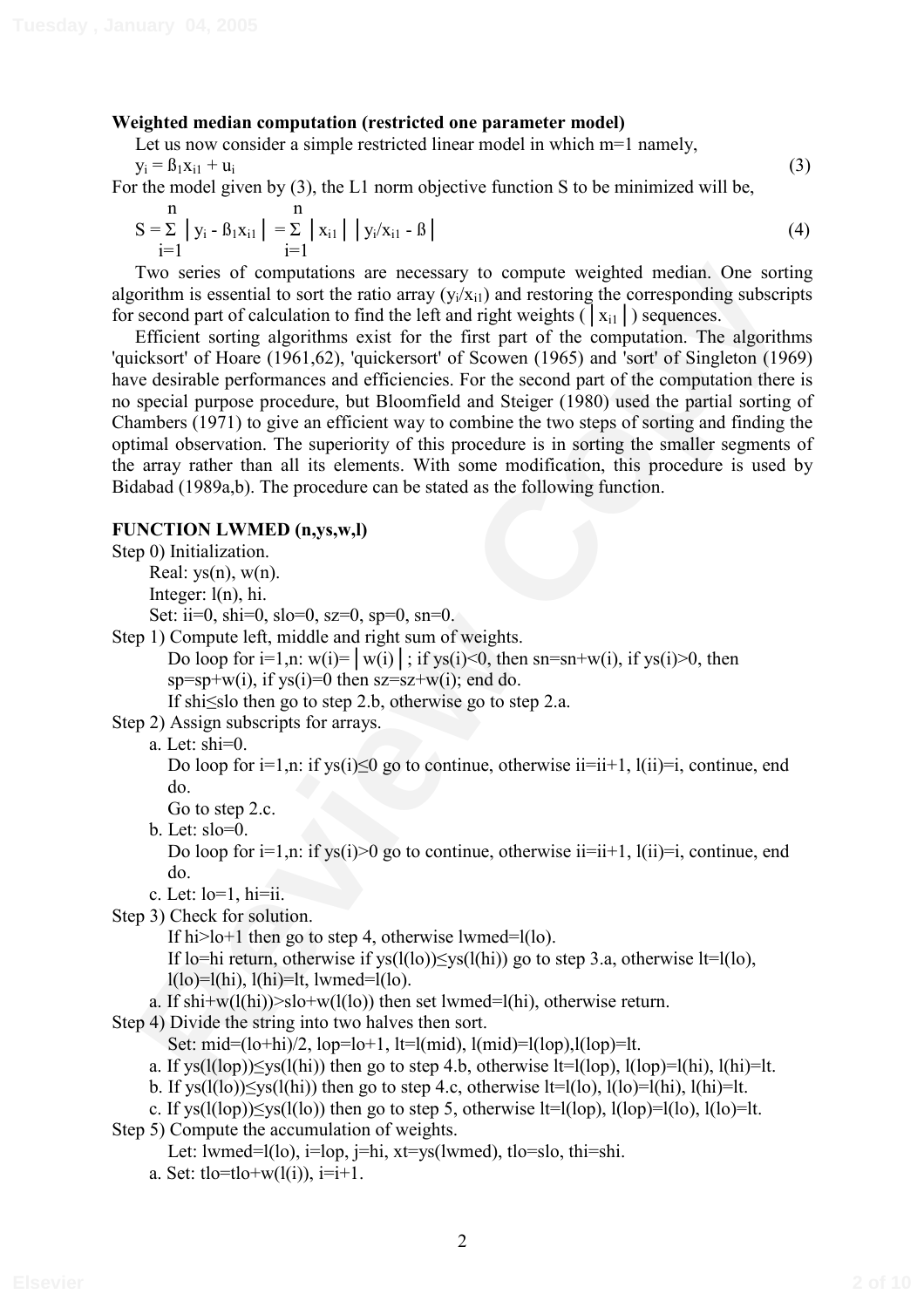If  $ys(l(i)) \leq xt$  then go to step 5.a, otherwise go to step 5.b.

b. Let: thi=thi+ $w(l(i))$ , j=j-1.

If ys(l(j))>xt then go to step 5.b, otherwise if  $i\leq i$  then go to step 6, otherwise lt=l(i),  $l(i)=l(j), l(j)=lt$ , go to step 5.a.

Step 6) Test for solution.

Let: test=w(lwmed).

If  $i\neq j$  then go to step 6.a, otherwise test=test+w(l(i)),  $i=i+1$ ,  $j=i-1$ .

- a. If test $\geq$  thi-tlo then return, otherwise, if tlo>thi then step 6.b, otherwise slo=tlo+test, lo=i, go to step 3.
- b. Let: shi=thi+test, lo=lop, hi=j. Go to step 3.

### **Unrestricted simple linear regression**

$$
S = \sum_{i=1}^{n} y_i - B_1 - B_2 x_{2i}
$$
 (6)

### **PROGRAM BL1S**

| a. If test $\ge$   thi-tlo   then return, otherwise, if tlo>thi then step 6.b, otherwise<br>slo=tlo+test, lo=i, go to step 3. |     |
|-------------------------------------------------------------------------------------------------------------------------------|-----|
| b. Let: shi=thi+test, lo=lop, hi=j.                                                                                           |     |
| Go to step 3.                                                                                                                 |     |
| <b>END</b>                                                                                                                    |     |
|                                                                                                                               |     |
| <b>Unrestricted simple linear regression</b>                                                                                  |     |
| Let us now consider a simple unrestricted linear model in which $m=2$ and $x_{1i}=1$ for all                                  |     |
| $i=1,\ldots,n;$ namely,                                                                                                       |     |
| $y_i = \beta_1 + \beta_2 x_{i2} + u_i$                                                                                        | (5) |
| For the model given in (5), the $L_1$ norm objective function S to be minimized will be,                                      |     |
| n                                                                                                                             |     |
| $S = \sum  y_i - B_1 - B_2x_{2i} $                                                                                            | (6) |
| $1 = 1$                                                                                                                       |     |
|                                                                                                                               |     |
| <b>PROGRAM BL1S</b>                                                                                                           |     |
| Step 0) Initialization.                                                                                                       |     |
| Parameter: n.                                                                                                                 |     |
| Real: $y(n)$ , $x2(n)$ , $z(n)$ , $w(n)$ .                                                                                    |     |
| Integer: $l(n)$ .                                                                                                             |     |
| Set: $k1$ =arbitrary, $k1r=0$ , $k1s=0$ , iter=0.                                                                             |     |
| Read (y(i), $x2(i)$ , $i=1,n$ )                                                                                               |     |
| Step 1) Compute weights and ratios.                                                                                           |     |
| Do loop for $i=1, k1-1$ : $w(i)=x2(i)-x2(k1), z(i)=(y(i)-y(k1))/w(i)$ , end do.                                               |     |
| Set: $w(k1)=0$ , $z(k1)=0$ .                                                                                                  |     |
| Do loop for $i=k1+1, n$ : $w(i)=x2(i)-x2(k1), z(i)=(y(i)-y(k1))/w(i)$ end do.                                                 |     |
| Set: iter=iter+1.                                                                                                             |     |
| Step 2) Compute weighted median.                                                                                              |     |
| Let: $lm=LWMED(n,z,w,l)$ .                                                                                                    |     |
| Step 3) Check for optimality.                                                                                                 |     |
| Set: $k1s=klr, k1r=k1.$                                                                                                       |     |
| If $lm=kls$ then go to step 4, otherwise $kl=lm$ .                                                                            |     |
| Go to step 1.                                                                                                                 |     |
| Step 4) Compute the solution.                                                                                                 |     |
| Let $b2 = z(lm)$ , $b1 = y(k1) - b2*x2(k1)$ .                                                                                 |     |
| Print $b1$ , $b2$ , $k1$ , $lm$ , iter.                                                                                       |     |
| stop.                                                                                                                         |     |
| <b>END</b>                                                                                                                    |     |
|                                                                                                                               |     |

## **General linear model**

For the general m parameter model, the following algorithm is proposed. **PROGRAM BL1**  Step 0) Initialization.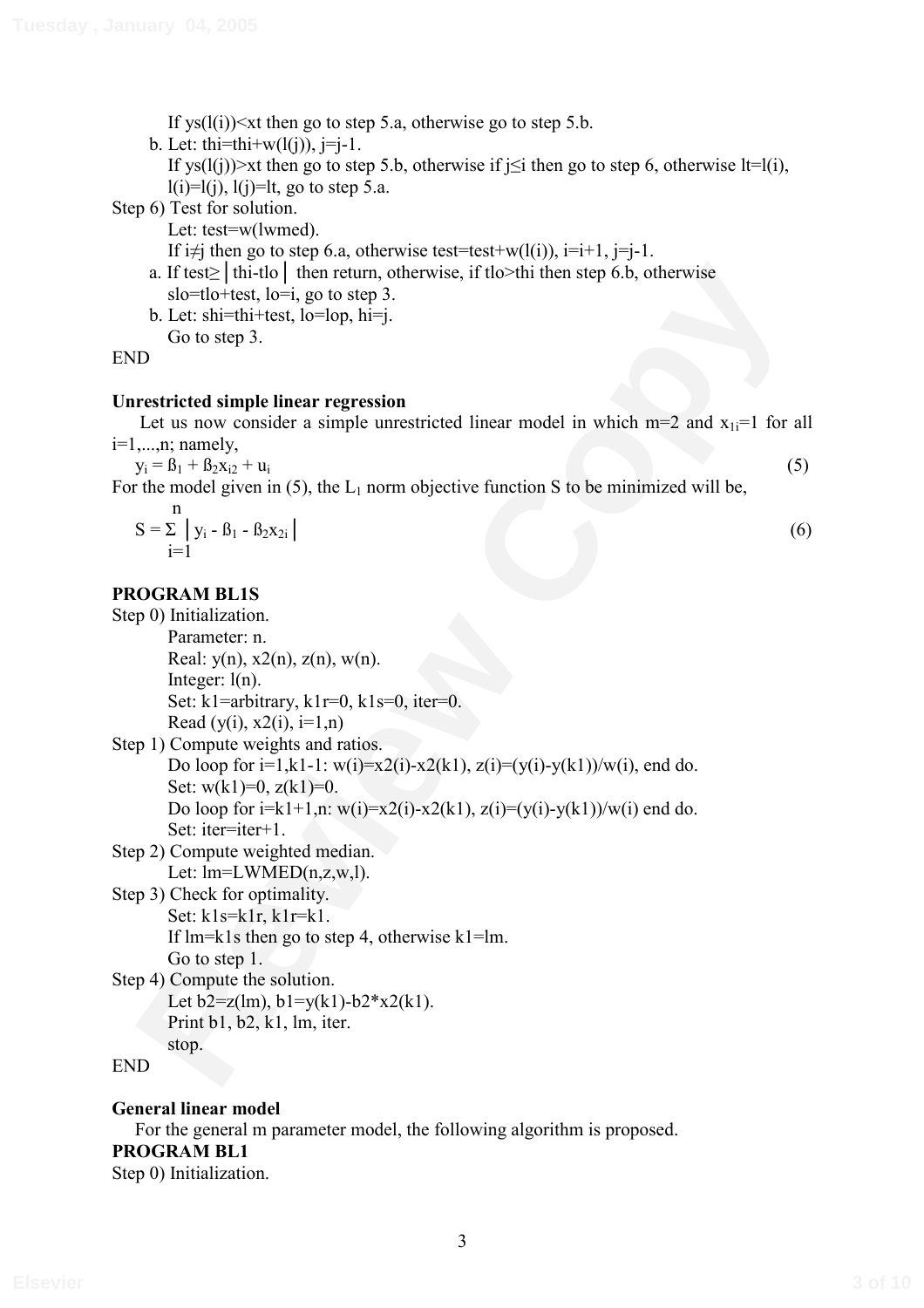```
p 1) Refill working arrays<br>
Do loop for \vec{i} = 1, \vec{r}, \vec{r} (i) \vec{r} = 1, \vec{r}, \vec{r} = 2, \vec{r} (i) \vec{r} = 2, \vec{r} (i) \vec{r} = 2, \vec{r} = 2, \vec{r} = 2, \vec{r} = 2, \vec{r} = 2, \vec{r} = 2, \vec{r} = Parameter: n, m, m1=m-1, m2=m-2. 
        Real: y(n), x(n,m1), xsk(m1), yw(n), xkw(n), w(n), ys(n), xs(n,m1), b(m),
xw(n,2:m1), vsol(m1), xsol(m1,m1).
        Integer: l(n), kk(m1).
         Common: /c1/i1,i2. 
        Read: (y(i), (x(i,j), j=1, m1), i=1, n).
        Let: iter=0, kr=0, mm=1, (kk(i)=arbitrary,i=1,m1).
Step 1) Refill working arrays. 
        Do loop for i=1, n: ys(i)=y(i), do loop for j=1, m1: xs(i,j)=x(i,j), end do, end do.
Step 2) Store weights and ratios for next iteration. 
        Do loop for i=1, n: w(i)=xkw(i), ys(i)=yw(i), do loop for i=1, m1: xs(i,j)=xw(i,j), end
        do, end do. 
Step 3) Compute the arguments for weighted median. 
     a. Set: jj=mm, k=kk(jj), ysk=ys(k), i1=1, i2=k-1.
        Do loop for i=jim1: xsk(i)=xs(k,j), end do.
     b. Do loop for j=j,ml: call COL1(xsk(j),xs(1,j)) end do.
        Call COL2(ysk,ji,w,ys,xs(1,ji)).
        If i2=n go to step 3.c; otherwise set: i1=k+1, i2=n, go to step 3.b.
     c. Set: w(k)=0.
        If ji=ml go to step 4; otherwise i=1, i=2=k-1, go to step 3.d.
     d. Do loop for j=j+1, m1: call COL3(xs(1,j),xs(1,j)), end do.
        If i=n go to step 3.e; otherwise i1=k+1, i2=n, go to step 3.d.
     e. If j\neqmm j=j+1, go to step 3, otherwise do loop for i=1,n: xkw(i)=w(i), yw(i)=vs(i);
        do loop for j=j+1,m1: xw(i,j)=xs(i,j), end do; end do.
        Set: i = i + 1, go to step 3.
Step 4) Compute the weighted median. 
        Set: vs(k)=0, iter=iter+1, lm=LWMED(n, vs, w, l).
Step 5) Test for optimality. 
         If lm=kr go to step 5.b; otherwise iopt=0 go to step 5.a. 
     a. If mm=m1 set mm=1, kr=kk(mm), kk(mm)=lm, go to step 1; otherwise set
        mm=mm+1, kr=kk(mm), kk(mm)=lm, go to step 2.
     b. Set: iopt=iopt+1. 
        If iopt\neqm1 go to step 5.a, otherwise go to step 6.
Step 6) Compute the solution. 
        Set: b(m)=vs(lm).
        Do loop for i=1,m1: ysol(i)=y(kk(i)); do loop for i=1,m1: xsol(i,j)=x(kk(i),j), end do;
        end do. 
        Set: i = 1.
     a. Set: ysk=ysol(jj). 
        Do loop for j=j,ml: xsx(j)=xsol(j,j), end do.
        Do loop for i=j, m1: if i=j go to continue; otherwise ysol(i)=ysol(i)-ysk, do loop for
        j=jj,m1: xsol(i,j)=xsol(i,j)- xsk(j), end do; set ysol(i)=ysol(i)/xsol(i,j), continue, end
       do. 
     b. Do loop for i=j,ml: if i=j go to continue, otherwise, do loop for i=j+1,ml:
        xsol(i,j)=xsol(i,j)/xsol(i,jj), end do; continue; end do.
     c. If jj=m2 go to step 6.d; otherwise go to step 6.a. 
     d. Do loop for i=1,m2: k=m-i, s=ysol(k); do loop for i=k,m1, s=s- b(i+1)*xsol(k,i) end
        do, b(k)=s, end do. Set: s=y(kk(1)).
        Do loop for j=1, m1: s=s-b(j+1)*x(kk(1),j), b(1)=s, end do.
        Print: ((b(i), j=1, m), (kk(i), j=1, m1), lm, iter).
```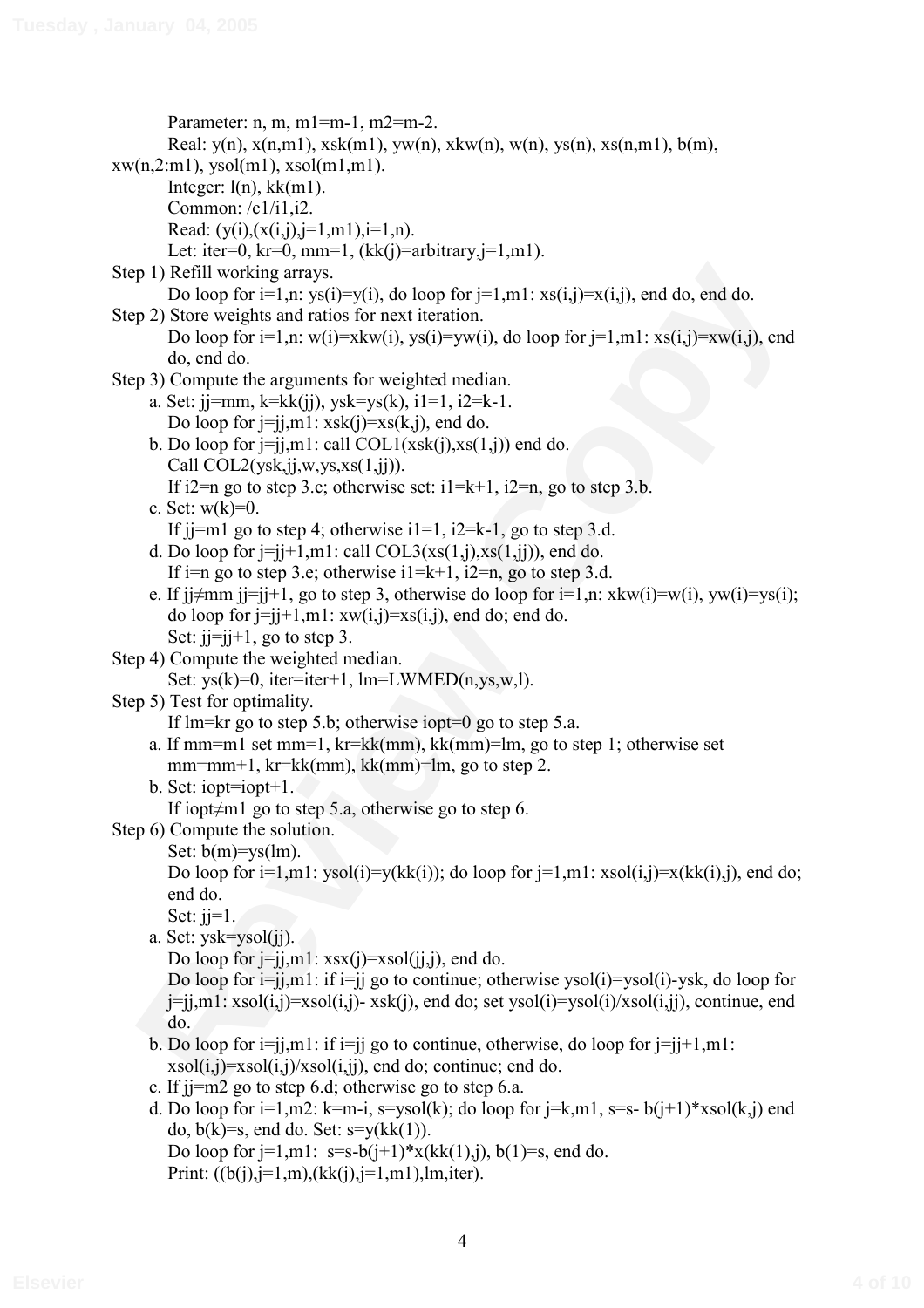Stop.

END

The major portion of computation in this program is transformation of two dimensional arrays. Passing columns of these arrays to other subroutines which involves only one dimensional arrays saves the time of computation (see, Barrodale and Roberts (1974)). Subroutine COL1, COL2 and COL3 have been coded to do this task for subtraction, multiplication and division, and for only division respectively. Function LWMED which is used to compute weighted median has been introduced in section 2.1.

### **SUBROUTINE COL1(v1,v2)**

```
dipileration and division, and for only division respectively. Function I.WMFD which is<br>
did compute weighted median has been introduced in section 2.1.<br>
REVIEWE COLI(v1,v2)<br>
REVIEWE COLI(v1,v2)<br>
Common (e1/i1,i2,<br>
Co
Step 0) Initialization 
             Real: v2(1). 
             Common /c1/i1,i2. 
Step 1) Subtraction. 
            Do loop for i=i1,i2: v2(i)=v2(i)-v1, end do.
             Return.
```
END

### **SUBROUTINE COL2(ysk,jj,v1,ys,v2)**

```
Step 0) Initialization. 
        Real: v1(1), v2(1), v5(1).
         Common /c1/i1,i2.
```
Step 1) Compute weights and ratios.

If  $j \neq 1$  go to step 1.a,; otherwise do loop for  $i = i1$ ,  $i2$ :  $v1(i) = v2(i)$ ,  $\frac{y}{y}(i)=(\frac{y}{y}(i)-\frac{y}{y}(k))/\frac{y}{2}(i)$ . Return.

a. Do loop for  $i=i1,i2$ :  $v1(i)=v1(i)*v2(i)$ ,  $ys(i)=(ys(i)-ysk)/v2(i)$ , end do. Return.

END

### **SUBROUTINE COL3(v1,v2)**

```
Step 0) Initialization. 
        Real: v1(1), v2(1), v5(1).
         Common /c1/i1,i2. 
Step 1) Division. 
        Do loop for i=i1,i2: v1(i)=v1(i)/v2(i), end do.
```
Return.

END

#### **Computer programs FUNCTION LWMED(N,YS,W,L)**

- C N Number of observations (input).
- C  $YS(I)$  The array to be sorted  $(yi/xi1)$  (input).
- $\begin{array}{ll}\nC & W(N) \\
C & L\n\end{array}$  The index of location of weight

```
The index of location of weighted median in the unsorted arrays (outpot).
REAL YS(N),W(N) 
INTEGER L(N),HI 
II=0SHI=0.
SLO=0.
SZ=0.
```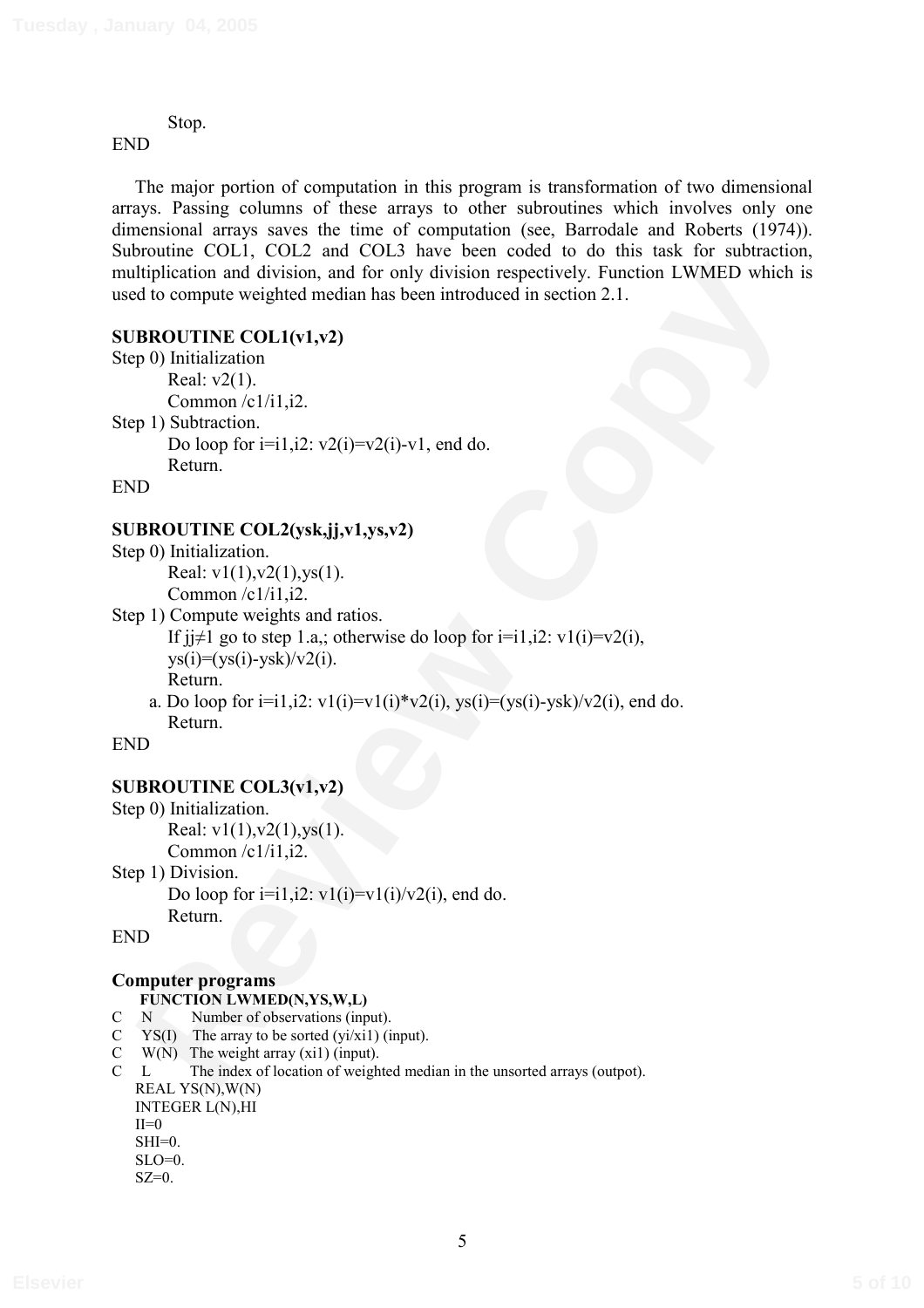**Review Copyright Copyright Copyright Copyright Copyright Copyright Copyright Copyright Copyright Copyright Copyright Copyright Copyright Copyright Copyright Copyright Copyright Copyright Copyright Copyright Copyright Cop**  $SP=0$ .  $SN=0$ . DO 4  $I=1,N$  $W(I)=ABS(W(I))$ IF(YS(I))3,2,1  $1$  SP=SP+W(I) GO TO 4 2  $SZ = SZ + W(I)$ GO TO 4  $3$  SN=SN+W(I) 4 CONTINUE SHI=SP+SZ SLO=SN+SZ IF(SHI.LE.SLO) GO TO 6  $SHI=0$ . DO  $5 = 1$ , N IF(YS(I).LE.0.) GO TO 5  $II=II+1$  $L(II)=I$  5 CONTINUE GO TO 8 6 SLO=0.0 DO  $7 = 1$ , N IF(YS(I).GT.0.) GO TO 7  $II=II+1$  $L(II)=I$  7 CONTINUE 8 LO=1  $HI=II$  10 IF(HI.GT.LO+1)GO TO 30 LWMED=L(LO) IF(LO.EQ.HI) RETURN IF(YS(L(LO)).LE.YS(L(HI))) GO TO 20  $LT=L(LO)$  $L(LO)=L(HI)$ L(HI)=LT LWMED=L(LO) 20 IF(SHI+W(L(HI)).GT.SLO+W(L(LO))) LWMED=L(HI) RETURN 30 MID=(LO+HI)/2 LOP=LO+1  $LT=L(MID)$ L(MID)=L(LOP) L(LOP)=LT IF(YS(L(LOP)).LE.YS(L(HI))) GO TO 40 LT=L(LOP)  $L(LOP)=L(HI)$ L(HI)=LT 40 IF(YS(L(LO)).LE.YS(L(HI)))GO TO 50  $LT=L(LO)$  $L(LO)=L(HI)$ L(HI)=LT 50 IF(YS(L(LOP)).LE.YS(L(LO))) GO TO 60  $LT=L(LOP)$  $L(LOP)=L(LO)$ L(LO)=LT 60 LWMED=L(LO) I=LOP J=HI XT=YS(LWMED)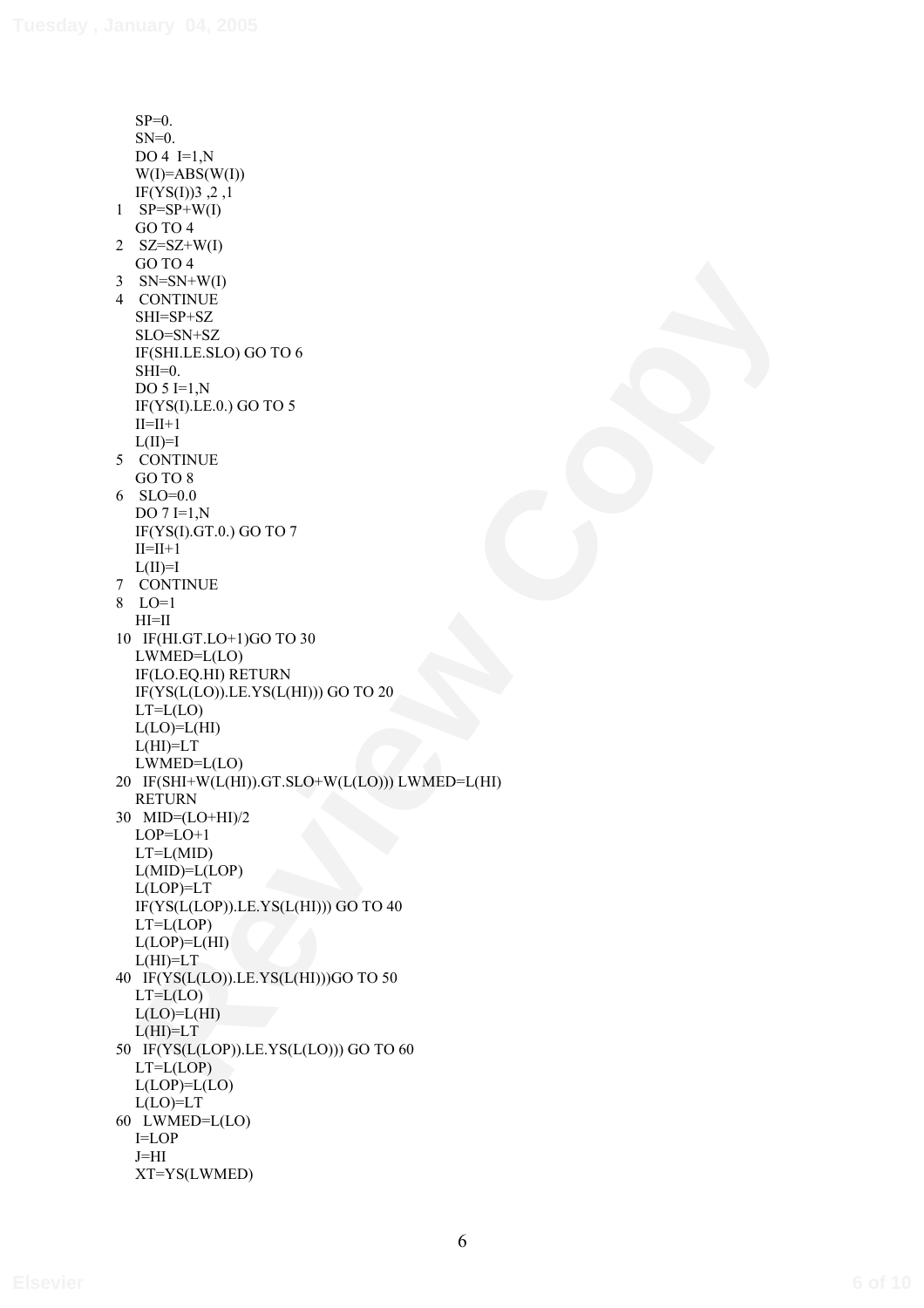**REVIEW ON THE CONSULTER (PER PRODUCED)**<br> **REVIEW COPY**<br> **REVIEW COPY**<br> **REVIEW COPY**<br> **REVIEW COPY**<br> **REVIEW COPY**<br> **REVIEW COPY**<br> **REVIEW COPY**<br> **REVIEW COPY**<br> **REVIEW COPY**<br> **REVIEW COPY**<br> **REVIEW COPY**<br> **COPY**<br> **COPY** TLO=SLO THI=SHI 70 TLO=TLO+W(L(I))  $I=I+1$ IF(YS(L(I)).LT.XT) GO TO 70 80 THI=THI+W( $L(J)$ )  $J=J-1$ IF(YS(L(J)).GT.XT) GO TO 80 IF(J.LE.I) GO TO 90  $LT=L(I)$  $L(I)=L(J)$  $L(J)=LT$ GO TO 70 90 TEST=W(LWMED) IF(I.NE.J) GO TO 100 TEST=TEST+W(L(I))  $I=I+1$  $J=J-1$  100 IF(TEST.GE.ABS(THI-TLO)) RETURN IF(TLO.GT.THI)GO TO 110 SLO=TLO+TEST  $LO=I$ GO TO 10 110 SHI=THI+TEST LO=LOP  $HI=J$ GO TO 10 END

#### **PROGRAM BL1S**

C N Number of observation (input).

- C Y(N) Dependent variable observations array (yi) (input).
- C X2(N) Independent variable observations array (x2i) (input).
- C  $Z(N)$  Working array for (yi/xi2).
- C W(N) Working array for index of sorted array of (yi/xi1).
- C  $L(N)$  Working array for weights (xi1). PARAMETER (N=1000) DIMENSION  $Y(N),X2(N),Z(N),W(N),L(N)$ DO 10 **I**=1,N
- 10 READ(5,20) Y(I),X2(I)

20 FORMAT(2F10.3)  $K1=N/2$  $K1R=0$  $K1S=0$ 

30 DO 40 I=1,K1-1  $W(I)=X2(I)-X2(K1)$ 40 Z(I)=(Y(I)-Y(K1))/W(I)  $W(K1)=0.$ 

 $Z(K1)=0.$ DO 50 I=K1+1,N

 $W(I)=X2(I)-X2(K1)$ 

50  $Z(I)=(Y(I)-Y(K1))/W(I)$ 

ITER=ITER+1

LM=LWMED(N,Z,W,L) K1S=K1R

K1R=K1

- IF (LM.EQ.K1S) GOTO 60
- K1=LM
- GOTO 30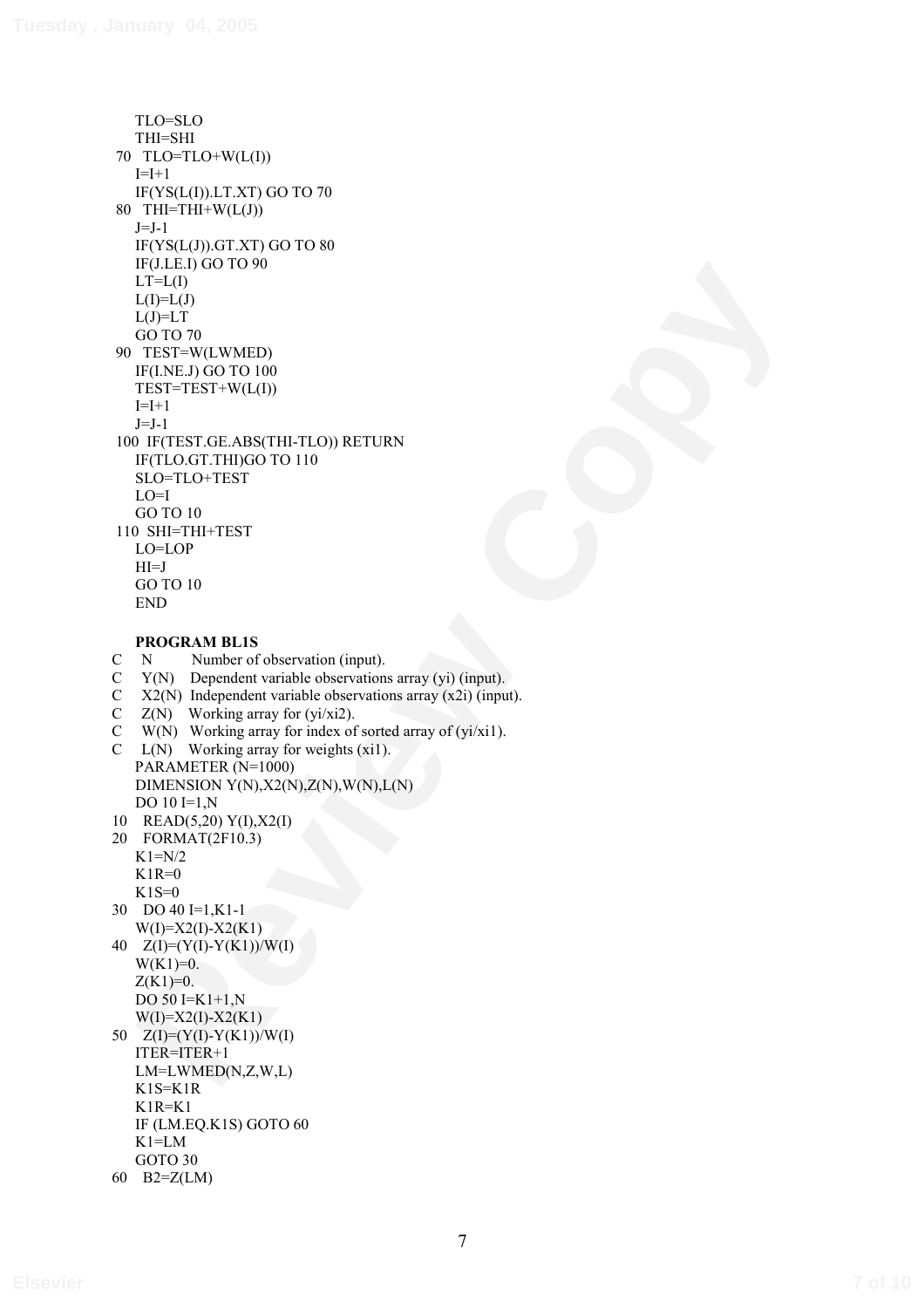```
B1=Y(K1)-B2*X2(K1) 
   PRINT 70,B1,B2 
70 FORMAT(1X,'B1=',F13.5,3X,'B2=',F13.5) 
   STOP
   END
```
M<br> **Review of parameters (a)** (impus)<br> **RRNM** independent variable observations array (v) (impus).<br> **RRNM** is independent variable descriptions (i.e., anal) (input).<br> **RRNMF interview observations (a)**  $\mathbf{R} = \mathbf{R} \times \mathbf{$ **PROGRAM BL1**  C N Number of observation (input).<br>C M Number of parameters (B) (input).  $M$  Number of parameters  $(\beta)$  (input). C Y(N) Dependent variable observations array (yi) (input). C X(N,M1) Independent variable observations matrix (x2i,...,xmi) (input). C W(N) Working array for index of sorted array of (yi/xi1).<br>C  $L(N)$  Working array for weights (xi1).  $\text{C}$  L(N) Working array for weights (xi1).<br>C Other arrays are working arrays Other arrays are working arrays. PARAMETER (N=1000,M=5,M1=M-1,M2=M-2) DIMENSION Y(N),X(N,M1),XSK(M1),YW(N),XKW(N) DIMENSION W(N),YS(N),XS(N,M1),B(M),XW(N,2:M1) DIMENSION L(N),KK(M1),YSOL(M1),XSOL(M1,M1) COMMON /C1/I1,I2 DO 10 **I**=1.N 10 READ(5,20) Y(I),(X(I,J),J=1,M1) 20 FORMAT(10F10.3) ITER=0  $KR=0$  $MM=1$ DO 30 J=1,M1 30 KK(J)=J\*N/M 40 DO 50 I=1,N  $YS(I)=Y(I)$ DO 50 J=1,M1 50  $XS(I,J)=X(I,J)$ GO TO 80 60 DO 70 I=1,N  $W(I)=XKW(I)$  $YS(I)=YW(I)$ DO 70 J=MM,M1 70 XS(I,J)=XW(I,J) 80 JJ=MM 90 K=KK(JJ) YSK=YS(K) DO 100 J=JJ,M1 100 XSK(J)=XS(K,J)  $I1=1$ I2=K-1 110 DO 120 J=JJ,M1 120 CALL COL1(XSK(J),XS(1,J)) CALL COL2(YSK,JJ,W,YS,XS(1,JJ)) IF(I2.EQ.N) GO TO 130  $I1 = K + 1$  $I2=N$ GO TO 110 130 W(K)=0. IF (JJ.EQ.M1) GO TO 190  $I1=1$  $I2=K-1$ 140 DO 150 J=JJ+1,M1 150 CALL COL3(XS(1,J),XS(1,JJ))

IF(I2.EQ.N) GO TO 160

 $I1 = K + 1$  $I2=N$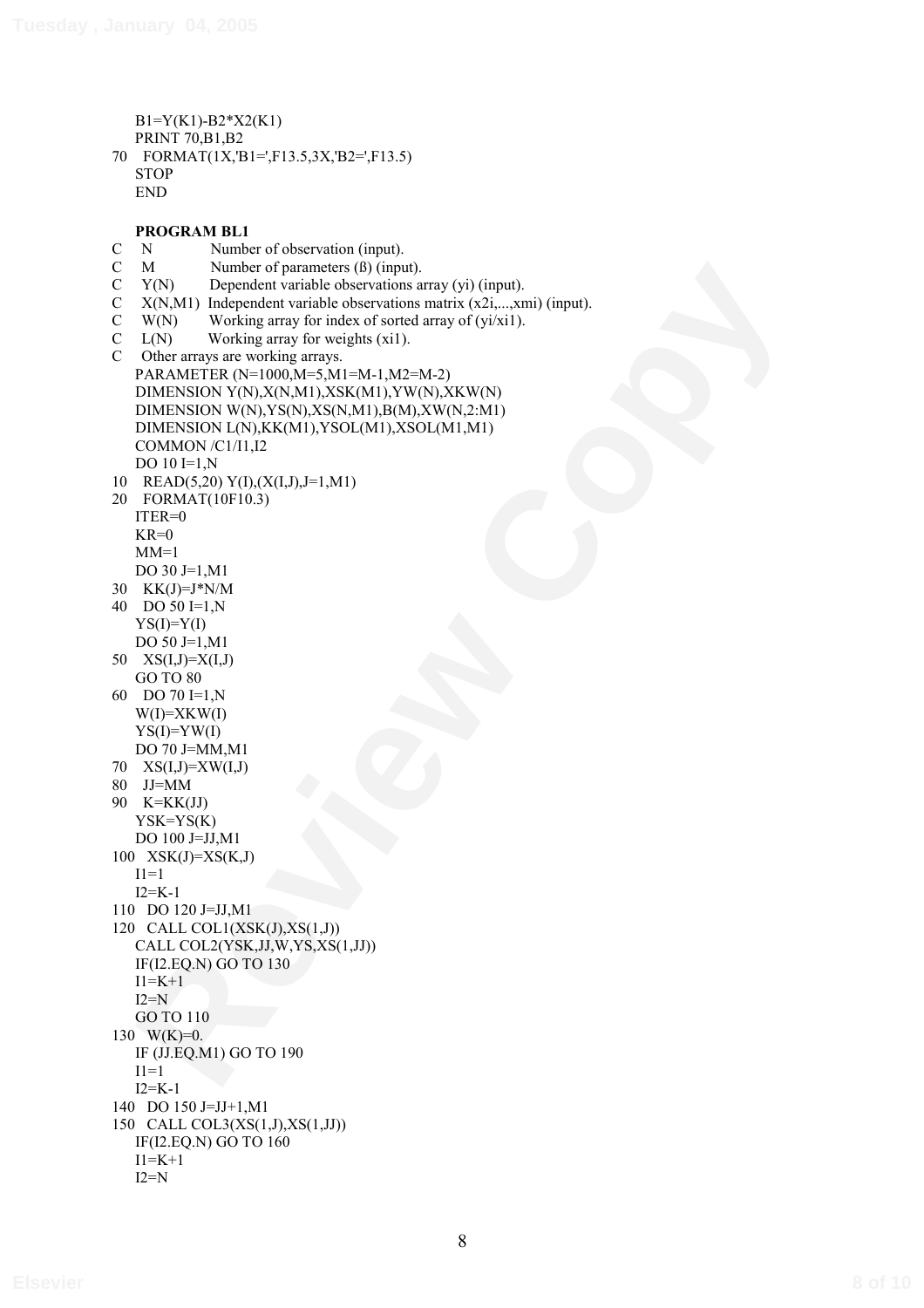**NOW MORE TRANSPORTED THE CONDUCT OF A SECOND CONDUCT ON A SECOND CONDUCT OF A SECOND CONDUCT OF A SECOND CONDUCT OF A SECOND CONDUCT OF A SECOND CONDUCT OF A SECOND CONDUCT OF A SECOND CONDUCT OF A SECOND CONDUCT OF A SEC** GO TO 140 160 IF(JJ.NE.MM) GO TO 180 DO 170 I=1,N  $XKW(I)=W(I)$  $YW(I)=YS(I)$ DO 170 J=JJ+1,M1 170 XW(I,J)=XS(I,J) 180 JJ=JJ+1 GO TO 90 190 YS(K)=0. ITER=ITER+1 LM=LWMED(N,YS,W,L) IF(LM.EQ.KR) GO TO 220  $IOPT=0$ 200 IF(MM.EQ.M1) GO TO 210  $MM=MM+1$ KR=KK(MM) KK(MM)=LM GO TO 60 210 MM=1 KR=KK(MM) KK(MM)=LM GO TO 40 220 IOPT=IOPT+1 IF (IOPT.NE.M1) GO TO 200  $B(M)=YS(LM)$ DO 230 I=1,M1  $YSOL(I)=Y(KK(I))$ DO 230 J=1,M1 230 XSOL(I,J)=X(KK(I),J)  $JJ=1$ 240 YSK=YSOL(JJ) DO 250 J=JJ,M1  $250$  XSK(J)=XSOL(JJ,J) DO 270 I=JJ,M1 IF(I.EQ.JJ) GO TO 270 YSOL(I)=YSOL(I)-YSK DO 260 J=JJ,M1 260 XSOL(I,J)=XSOL(I,J)-XSK(J) YSOL(I)=YSOL(I)/XSOL(I,JJ) 270 CONTINUE DO 290 I=JJ,M1 IF(I.EQ.JJ) GO TO 290 DO 280 J=JJ+1,M1 280 XSOL(I,J)=XSOL(I,J)/XSOL(I,JJ) 290 CONTINUE IF (JJ.EQ.M2) GO TO 300  $JJ=JJ+1$ GO TO 240 300 DO 320 I=1,M2 K=M-I  $S=YSOL(K)$ DO 310 J=K,M1 310  $S=S-B(J+1)*XSOL(K,J)$ 320 B(K)=S  $S=Y(KK(1))$ DO 330 J=1,M1 330 S=S-B(J+1)\*X(KK(1),J)  $B(1)=S$ PRINT 340,(B(J),J=1,M)